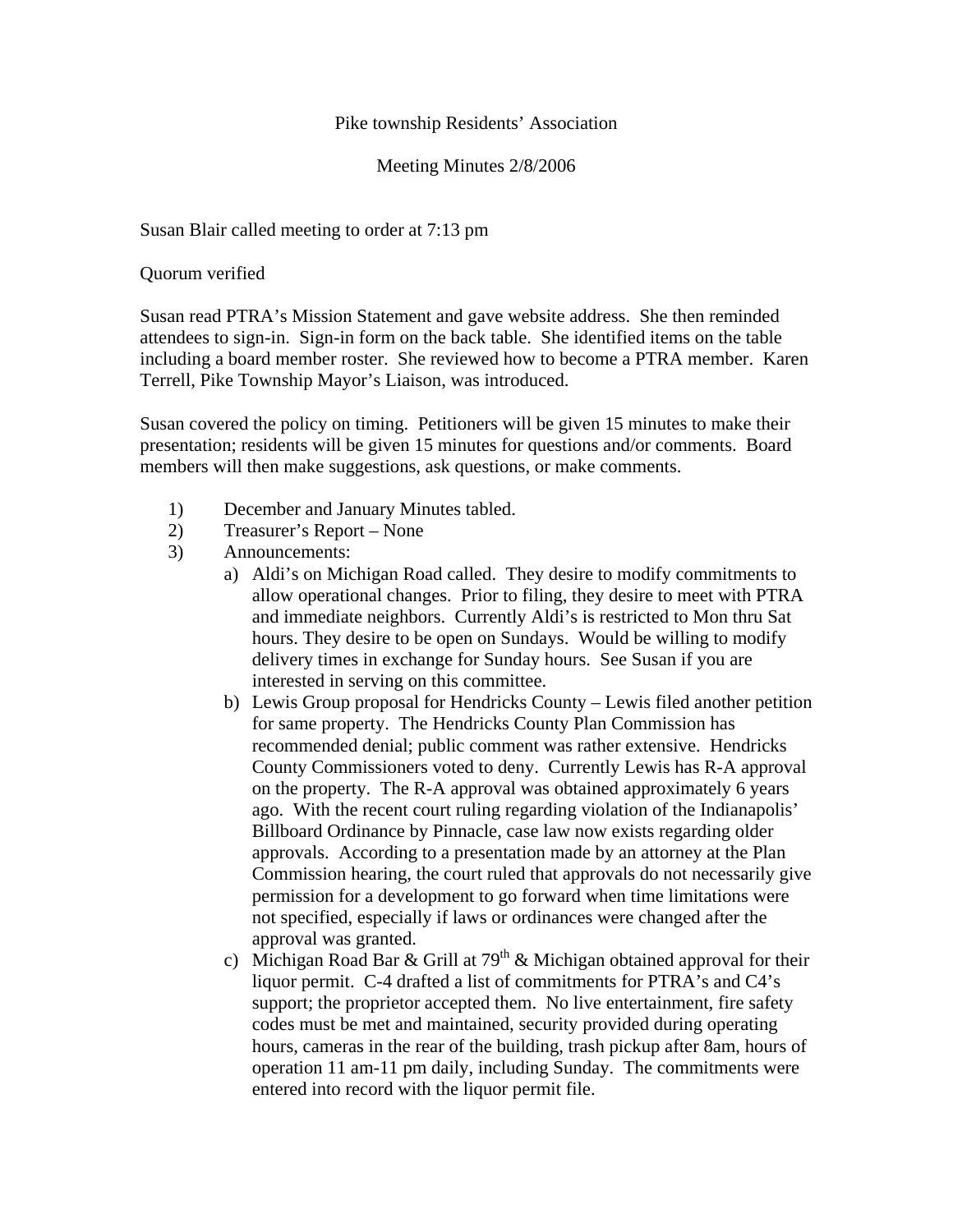- d) Bob Matejka, VP-District II, rendered resignation from PTRA Board. He has unforeseen need to move out of Pike. Vacancy of VP District II (West to Zionsville Rd., East to Township Line, South to  $79<sup>th</sup>$  St., North to  $96<sup>th</sup>$ St.) See Susan if you are interested.
- e) Coalition has formed to rename Michigan Rd. to Dr. Martin Luther King Jr. Blvd. from north of 38<sup>th</sup> to 96<sup>th</sup> St. Councilor Monroe Gray has rendered support. Hal Kunz of C4 (Crooked Creek Community Council) was involved when Michigan Rd's name changed south of  $38<sup>th</sup>$  St. C4 is opposed due to the history of Michigan Rd. Question as to whether the State needed to be involved since Michigan Road is SR 421. Karen announced coalition will need 75% approval of residents/businesses along Michigan Rd. to adopt name change. Clint suggested we need to go on record regarding this issue and made a motion to postpone discussions until both opponents and proponents of the change could make presentations. Motion seconded and passed unanimously.
- f) Indiana Land Development Corp., preliminary proposal on  $42<sup>nd</sup>$  St. nothing further has developed.
- g) Daycare proposal at  $46^{th}$  & High School Rd. Mark will represent PTRA at tomorrow's hearing. We voted to oppose at a previous meeting.
- h) Greg Silver, Attorney for Tiffany Lawn & Landscape, has requested a waiver of the filing rule limit, which has been granted. Browning Investments has withdrawn their proposal for a retail center. Tiffany's is purchasing adjacent land; will request I-4-S (special use) uses. Not clear if petitioner is seeking a rezone or variance – will receive legal notice soon.
- i) Dow Market on High School Rd. is scheduled for 2/23 hearing. It will be continued as petitioner is not prepared to go forward. He still needs site plans. Some PTRA board members suggested the existing building be demolished and replaced. Staff continues to recommend denial based on current petition request.
- j) Clint announced Metro District of Pike Schools have purchased land next to Eastbrook Elementary currently operating as Crooked Creek Golf Course. The land has been leased back to CCGC and will operate for the foreseeable future.
- k) Jeanette reported on MCANA Feb.  $18<sup>th</sup>$  Smoke Free Environment Implementation and Library Systems will be the meeting topics. March 18<sup>th</sup> – DPW will discuss Storm Water Management and Correct Connect issues. MCANA remains in need of 2 Pike directors. At the January meeting Mayor Peterson was challenged on the lack of attention to the Marion County Comprehensive Plan and the MDC's voting record regarding such. On several petitions, the MD Commissioners have ignored the Comprehensive Plan. He was also questioned about his mayoral appointments (specifically Ed Treacy) and the appropriateness of having the Chairman of the Democratic Party serve as a Commissioner on the MDC. Recent example - Haverstick  $& 86^{th}$  Street – commercial development approved by the MDC in contrast to the Comprehensive Plan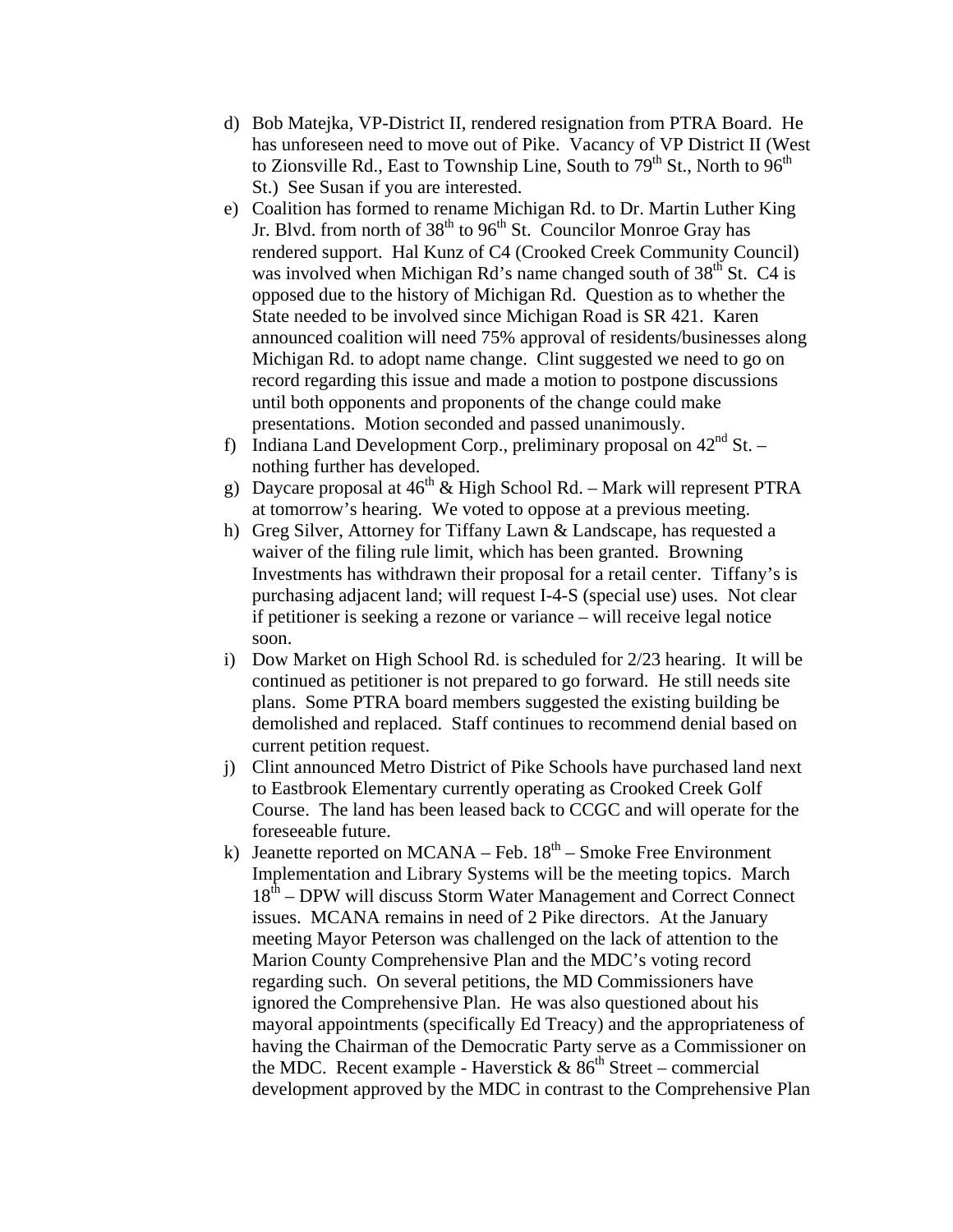recommendation for that area. For whatever reason City County Councilors voted to not hear this petition as requested by the organized neighborhood organization (Nora Community Council and Driftwood residents) in an effort to overturn the MDC decision. Councilor Bradford who represents that district refused to take the proposal to the full Council. An At-Large Councilor agreed to do so. Driftwood residents are seeking litigation. This petition and its outcome have implications for the whole county regarding the Comprehensive Plan.

- l) Joyce Sutton of the Lafayette Square area Coalition announced their next meeting is at the Georgetown Theatres for an open forum at 5:30 pm on February  $28<sup>th</sup>$ .
- m) The Taste of Pike committee has begun its planning for the July 29, 2006 festival. Neighborhood go-cart races will be new this year.
- n) Wal-Mart on  $86<sup>th</sup>$  St. issues with their lack of attention to the area again. There are shopping carts left and not retrieved within surrounding areas. One person counted 43 carts at over 20 locations. If carts are left in the right-of-way DPW can be requested to dispose of them. Susan will contact Wal-Mart prior to making that request.
- o) Welcome to Councilor Randolph.
- 4) Liquor Permits see attached list

Jeanette reported on 7&11,  $56<sup>th</sup>$  St. and Lafayette Rd. – still awaiting decision from ATC's Hearing Judge. BP at  $86<sup>th</sup>$  and Northwest Blvd. – hearing continued on beer/wine permit. House Bill 1250 has amended the definition of a grocery store; House of Representatives have passed it on to the Indiana Senate. Not expected to pass out of committee. Clint recommends that we send a letter to BP including a copy of our stamped copy of the commitments they filed promising not to seek an alcoholic beverage permit at that location.

- 5) Land Use New Petitions
	- 1) 2005-UV2-047, 4202 W.  $56<sup>th</sup>$  St. Stephan and Kimberly Outlaw request a variance of use to provide for a night club (not permitted) and an amusement arcade (not permitted) within a 5,760 sq. ft. tenant space of an existing commercial building zoned C-3. Petitioner presents this will be a Christian nightclub with Christian themed live entertainment. Discussion followed regarding fire code issues. Recommendation that the board not take a position until the fire code decision has been rendered. Clint moves that PTRA continue until after fire commissioner makes a ruling on the fire code variances. In the meantime, we will form a committee. Motion seconded and passed. Susan will seek a continuance of the hearing. Sheila forms a committee: Clint, Kevin, Don, Mark, Jay, Betsy, Jeanette and Mike volunteer to serve.